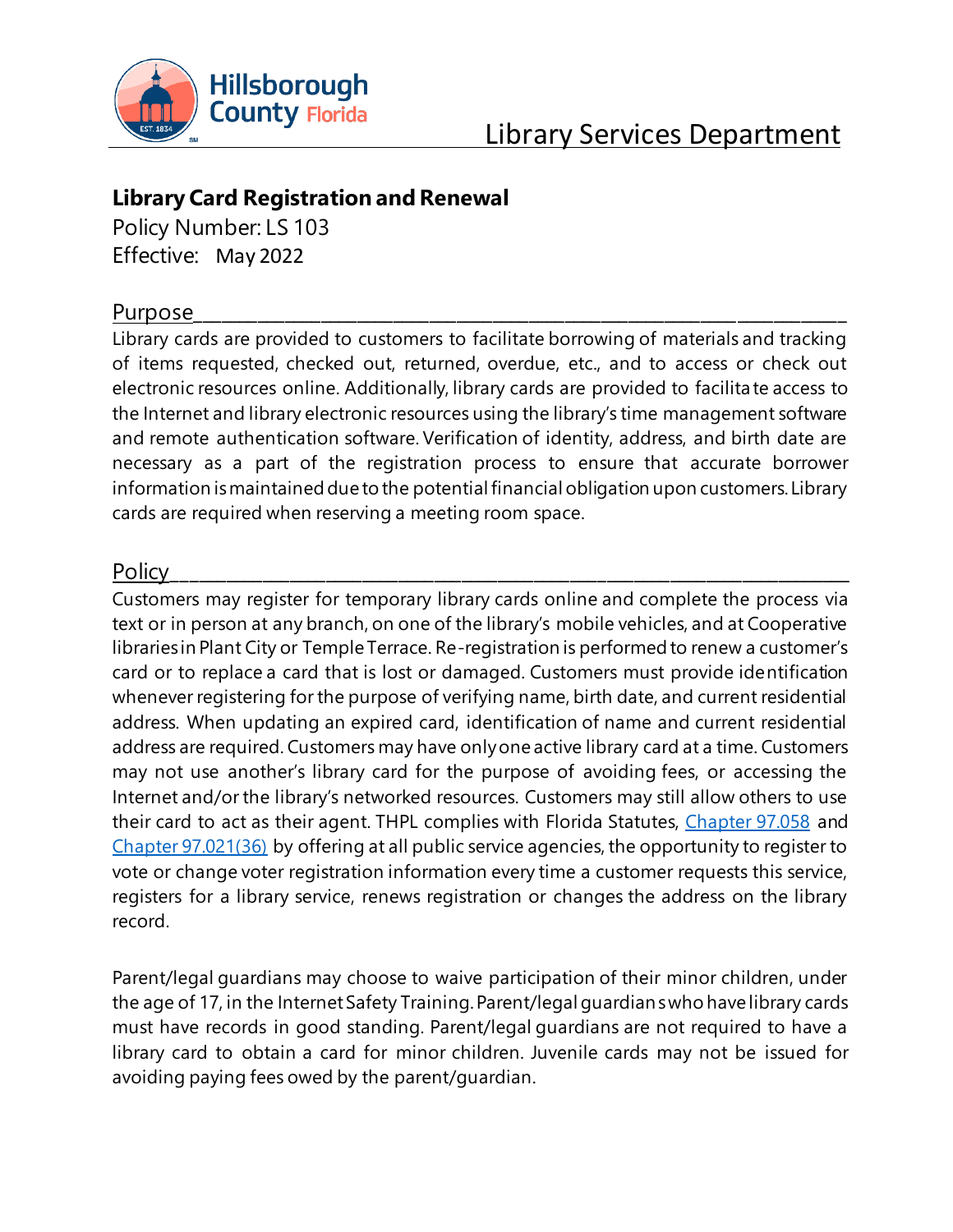#### Procedure

#### **Registration – for Adults (Ages 17 and Above)**

In order to obtain a library card, customers must complete the library registration form and provide staff with documentation to verify identity, birth date, and residential address. Customers must provide their full legal name including any middle name that matches their identification.

#### **Identity and Address Verification - Acceptable Documents**

A customer is not issued a permanent library card until his or her identity and birth date are confirmed in person. Any of the following **original current photo identifications**  can be used to verify a customer's name and/or birth date:

- Driver's license
- State identification card
- Student identification
- Employee identification
- Military identification
- Passport, Visa, or Consulate issued ID
- Immigration records
- Online prison or arrest records

#### **Any of the following current paper or electronic versions can be used to verify a customer's address**:

- Driver's license
- State identification card
- Student identification
- Employee identification (including a paycheck stub dated within 30 days)
- Permanent voter registration card
- Automobile registration
- Property tax notice or receipt
- First class mail postmarked within the last 30 days sent by an institutional third party (government agency, banks, schools, utilities, etc.)
- Lease or rental agreement and/or current month's rent receipt(s)
- Current month's utility bill
- Hillsborough County Post Office Addresses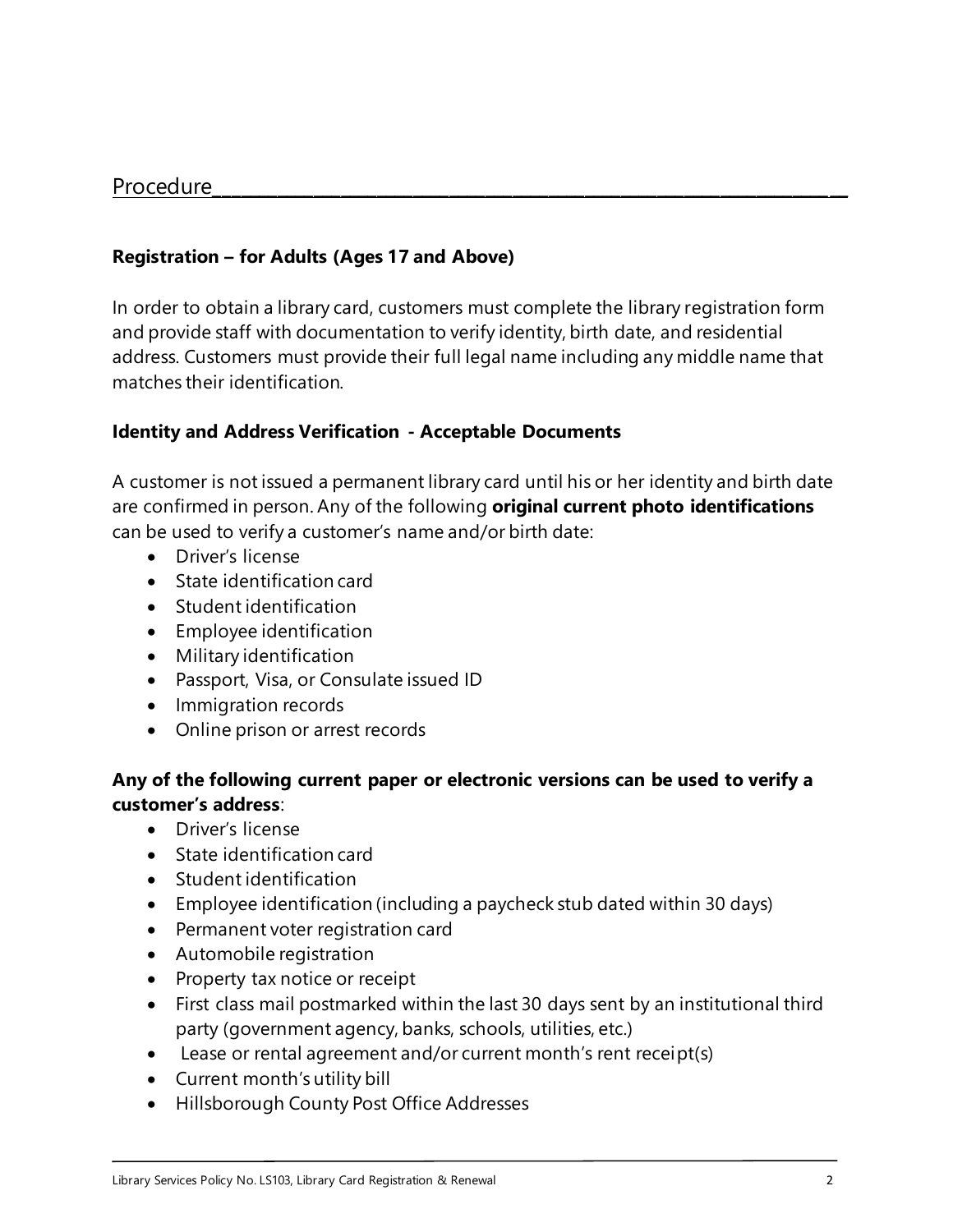Hillsborough County post office boxes may be used as a customer's primary mailing address if one of the following **unexpired** identification bears that address:

- Florida driver's license
- State of Florida identification
- Permanent voter registration card

The customer also is asked to provide verification of a physical address within Hillsborough County using any of the documents listed above. Customers living in congregate or assisted living facilities may have their identity and birth date verified by the appropriate authorities of that facility.

## **Registration – Children (Under Age 17)**

A child under the age of 17 can be issued a library card provided his/her parent or legal guardian is present, shows acceptable identification, and signs the library card of the child. Parent/legal guardians are not required to have a library card to obtain a card for minor children. Parent/legal guardians may choose to restrict their minor children, under the age of 17, from borrowing R-rated or unrated video materials. A parent or guardian signature is required. Parent/legal guardians may choose to waive participation of their minor children, under the age of 17, in the Internet Safety Training. Parent/legal guardians who have library cards must have records in good standing. Juvenile cards may not be issued for the purpose of avoiding paying fees owed by the parent/guardian.

### **Registration Fees**

New library cards are free for Hillsborough County residents and employees of Hillsborough County, City of Tampa, City of Temple Terrace, and Plant City government. Nonresidents can be issued free cards if they provide documentation (such as property tax bill) verifying their Hillsborough County property tax-paying status. A County/City employee photo ID or recent paystub is required for County/City government agency employees to be issued a free card. The County/City government employee card grants access to all library formats, digital materials and/ or collections. Non-Hillsborough County residents can apply for and receive online or in person a library card. Non-Residents must pay an annual fee of \$35 per household to obtain a library card. The non-resident card does not grant access to digital materials and/or collections.